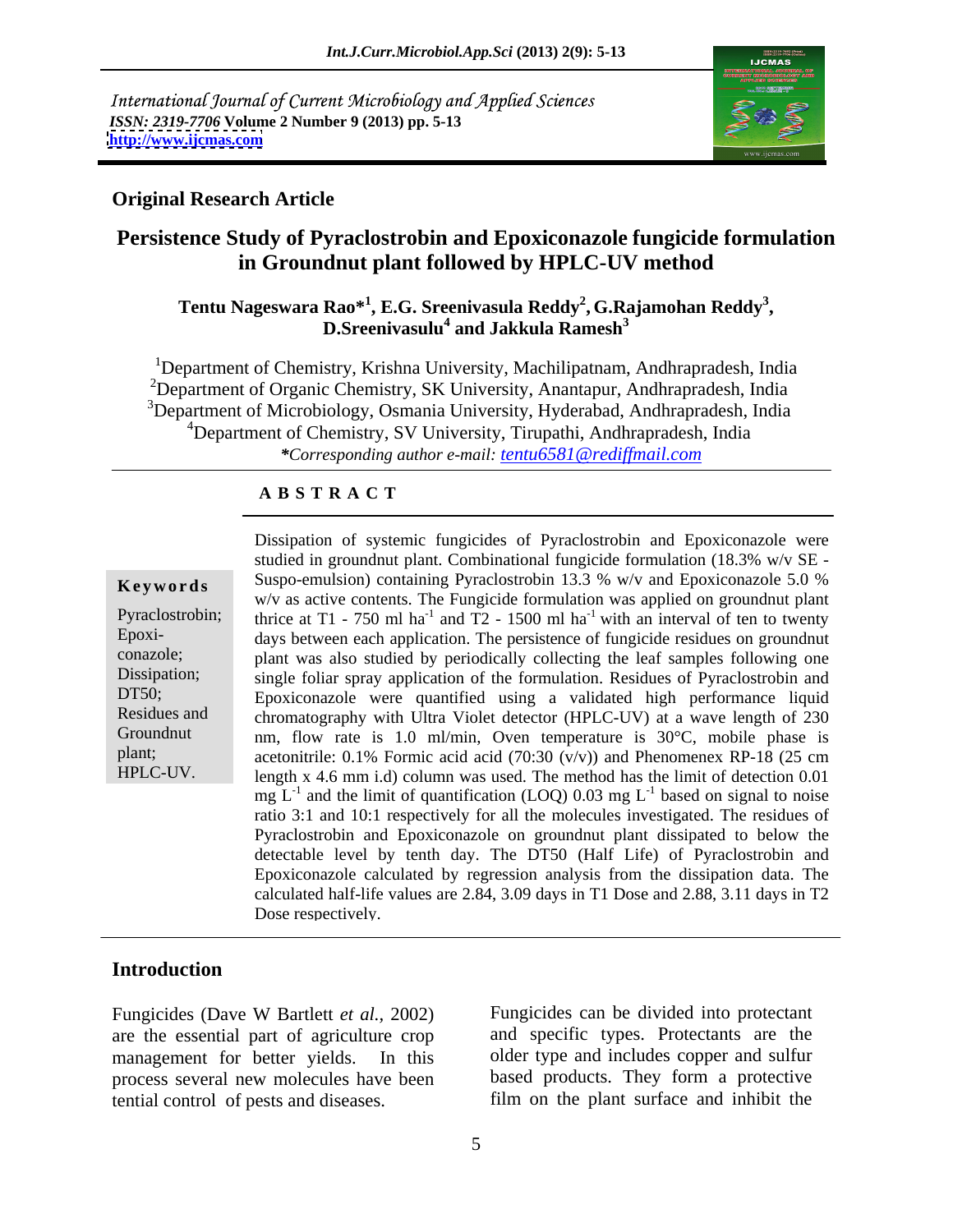the fungus. Strobilurin fungicides are one biggest selling fungicide, azoxystrobin. By et al., 2009). Determination of agricultural use. This review describes in detail the properties of these active bhase extraction and gas differences that exist between these active Groundnut plant following a foliar fungicidal activity and biokinetics.

Triazole fungicides are one of the Specific type fungicides. Their invention was inspired by a group of fungicidally active natural products. The outstanding benefits Pyraclostrobin (purity 98.9%), and they deliver are currently being utilized in epoxiconazole (purity 99.3%), were a wide range of crops throughout the push the sensitivity curves back to their grade, Dichloromethane AR grade, infestation. The combinational fungicide formulation containing Pyraclostrobin, Milli-Q Plus apparatus (Millipore, methyl [2-[[[1-(4-chlorophenyl)-1H pyrazol-3-yl] oxy] methyl] phenyl] methoxycarbamate and Epoxiconazole cis- 1- [[3-(2-chlorophenyl)-2-(4-flurophenyl) oxiranyl]methyl]  $-1H - 1$ , 2, 4 -triazole for the control of broad spectrum of sucking were individually prepared in acetonitrile pests in agriculture. The combinational at a concentration level 300 µg/mL and fungicide (18.3% w/v SE) formulation stored in a freezer at -18°C. The stock contains Pyraclostrobin 13.3 % w/v and standard solutions were used for up to 3 Epoxiconazole 5.0 %  $w/v$  as active months. Suitable concentrations of contents. There are extensive reports working standards were prepared from the

germination of fungal spores. Specific subtropical conditions of Taiwan (CHEN type fungicides are so called because they Zhen-Shan *et al*., 2013) Determination of act on one specific chemical reaction in Epoxyconazole in wheat and Soil Using of the Specific type fungicides 1 Chromatography-Electrospray Ionization of the Specific type fungicides<sup>1</sup>. Chromatography-Electrospray Ionization<br>Strobilurins now include the world's Tandem-Mass-Spectrometry-(Wang-Hong-2002 there will be six strobilurin active epoxiconazole in vegetable and fruit by ingredients commercially available for gas chromatography, Determination of 11 ingredients-their synthesis, biochemical chromatographytandem mass spectrometry mode of action, biokinetics, fungicidal Jige, *et al*., 2012). The objectives of the activity, yield and quality benefits, and present study are to validate a suitable resistance risk, human and environmental HPLC-UV method for determine the safety. It also describes the clear technical dissipation pattern of the residues on ingredients, particularly in the areas of application and the fate of residues in the Ultra Performance Liquid Tandem Mass Spectrometry (Wang Hong *et al*., 2009). Determination of triazolefungicides in fruits using solid phase extraction and gas Groundnut plant following harvested produce.

## **Materials and Methods**

world. First launched in 1973, the newer HPLC gradient grade, formic acid AR triazoles, being intrinsically more active, grade, Ethyl acetate AR grade, Hexane AR original ED 50 values. Groundnut is one Sodium sulphate AR grade, Sodium among several important commercial chloride AR grade and Silica gel were crops vulnerable for severe pest obtained from the Merck India limited. Reference analytical standards of Pyraclostrobin (purity 98.9%), and epoxiconazole (purity 99.3%), were obtained from Sigma Aldrich. Acetonitrile grade, Dichloromethane AR grade, Distilled water was purified by passing the Milli-Q Plus apparatus (Millipore, Bedford, USA).

### **Standard stock solutions**

epoxiconazole in the paddy field under stock solutions by dilution using The fungicide standard stock solutions months. Suitable concentrations of working standards were prepared from the stock solutions by dilution using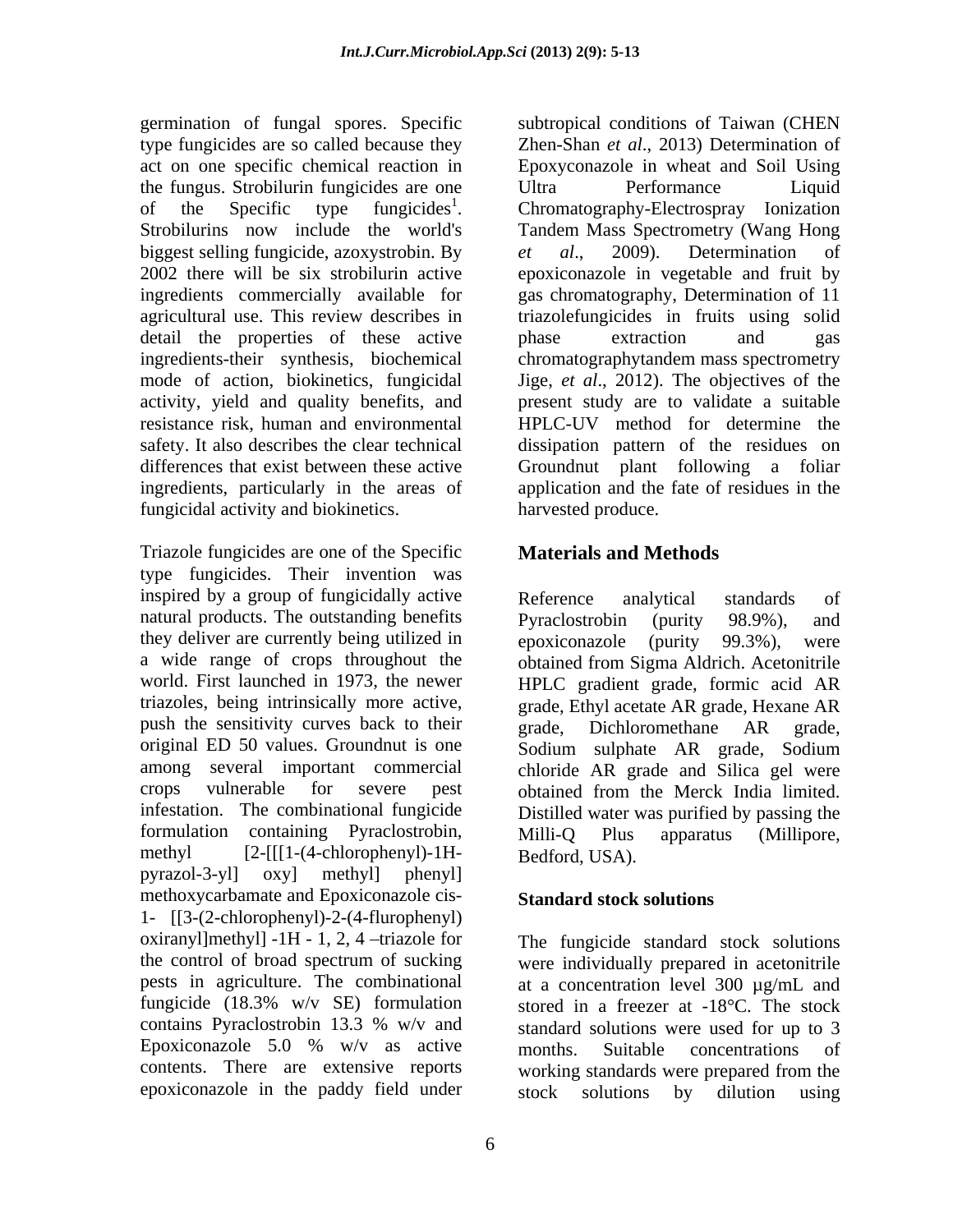acetonitrile, immediately prior to sample

shimadzu high performance liquid agro climatic conditions are presented in chromatography with LC- 20AT pump and Table 1. SPD-20A interfaced with LC solution software, equipped with a reversed phase **Sampling** C18 analytical column of 250 mm x 4.6 mm and particle size 5 µm The samples of cotton leaves (250 g) were (PhenomenexLuna-C18) Column temperature was maintained at 30°C. The Mugada location at 0h (2 h after injected sample volume was 20µL. Mobile application), 1, 3, 5, 7 and 10 days after Phases A and B was Acetonitrile and 0.1% the first application of fungicide formic acid (70:30(v/v)). The flow- rate formulation and studied the dissipation used was kept at 1.0 mL/min. A detector wavelength was 230 nm. The external standard method of Calibration was used **Method of extraction and clean-up for** for this analysis. Samples

### **Field trial**

experimental farm of Mugada location The trial plots at each site consist of three over-end shaker for 30 minutes. replications and three controls for each test Filtered the extract and re-extracted the dose and are arranged randomly such that no same treatment and replications are at three meters was maintained between the plots. After sowing the cotton seeds the insecticide formulation was sprayed thrice **Partition** at different growth stages (Flowering and boll formation) on the plants. The To the above extract, added 150 ml of combinational fungicide (18.3% w/v SE) formulation contains Pyraclostrobin 13.3 % w/v and Epoxiconazole 5.0 % w/v was The lower layer was drained. The sprayed on groundnut field of remaining portion was again partitioned approximately after 42 days at vegetative with 60 ml of dichloromethane. state using a hand operated knapsack Concentrated the combined sprayer fitted with hollow cone nozzle. dichloromethane layers and reduced the The applied dosages are T1- 750 ml  $ha^{-1}$  volume using vacuum rotary evaporator.

preparation.  $37.5$  g.a.i/ha) and T2-1500 ml ha<sup>-1</sup> **Chromatographic separation**  75 g.a.i/ha). The spray volume was 500 **parameters** and **parameters** and **l**/ha. All the treatment plots were irrigated The HPLC-UV system used, consisted between the control and treated plots. The (pyraclostrobin 99.75 g and epoxiconazole -1 (pyraclostrobin 199.5 g and epoxiconazole separately to avoid cross contamination Table 1.

### **Sampling**

The samples of cotton leaves  $(250 \text{ g})$  were collected on different occasions from the the first application of fungicide pattern.

# **samples Extraction**

Field experiment was conducted at homogenised using a high speed blender (Latitude: 18°-34 ; Longitude: 83°-7 ). by shaking mechanically using an end same row or column. An isolation gap of smaller volume using a vacuum rotary About 10 g of groundnut leaf sample was and extracted with 100 ml of acetonitrile over-end shaker for <sup>30</sup> minutes. Filtered the extract and re-extracted the samples using 100 ml of acetonitrile. Combined the filtrates and concentrated to evaporator at 60°C.

### **Partition**

10% aqueous sodium chloride solution and partitioned with 80 ml of dichloromethane. The lower layer was drained. The with 60 ml of dichloromethane. Concentrated the combined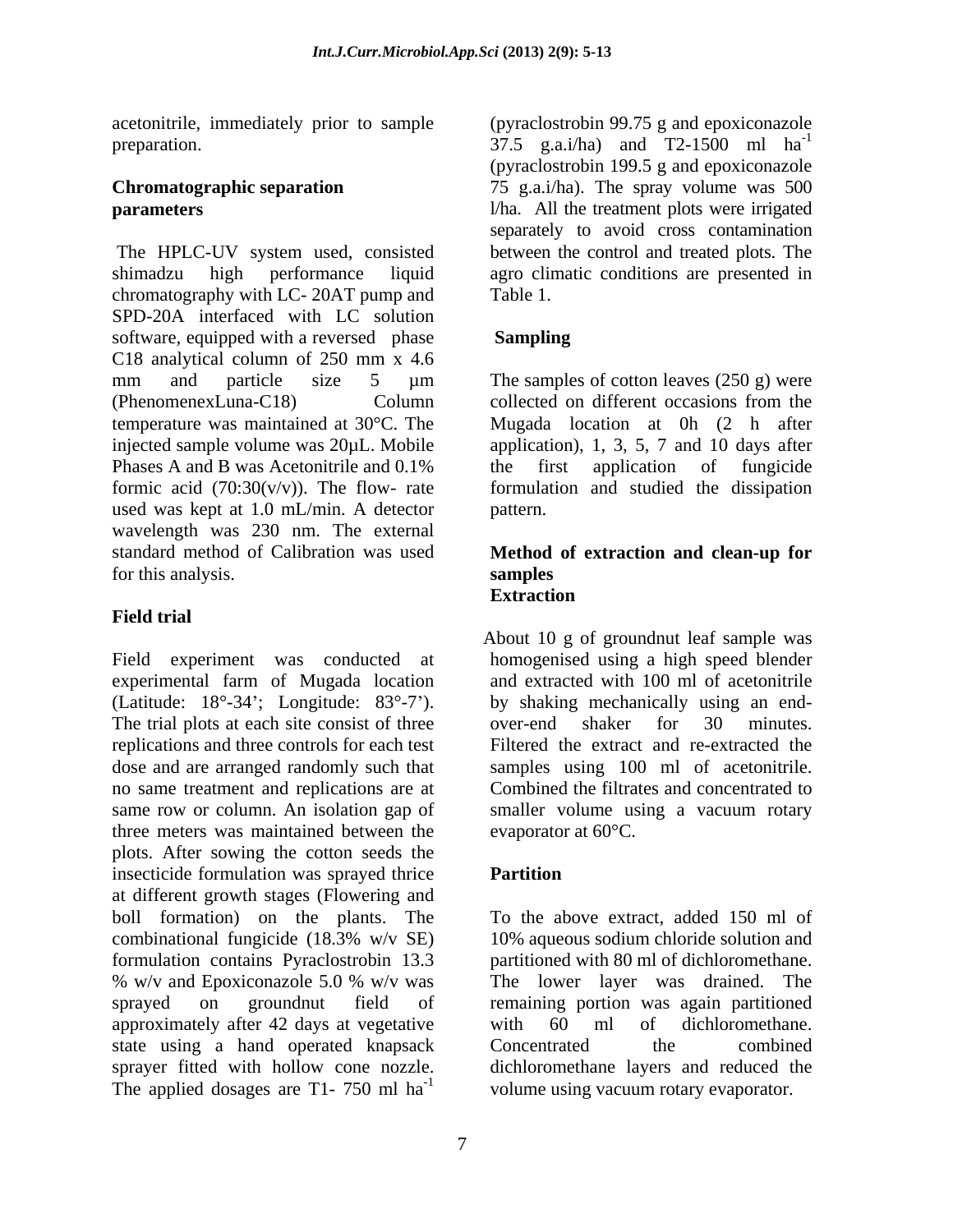A chromatographic column was packed epoxiconazole showing no significant loss with silica gel between two layers of of residues on storage. The results are anhydrous sodium sulphate using n hexane - ethyl acetate (1:1). The residues were transferred to the column. The **Results and Discussion** residues were eluted with 50 ml of n hexane - ethyl acetate (1:1) solution. Specificity Eluent was collected and evaporated to dryness and taken in suitable volume of methanol for HPLC analysis. Groundnut control. There were no matrix

credibility. In this study, the parameters accuracy, precision, linearity and limits of detection (LOD) and quantification (LOQ) Linearity were considered. The accuracy of the method was determined by recovery tests,<br>
Different known concentrations of using samples spiked at concentration levels of 0.05 and 0.5 mg/kg. Linearity was determined by different known concentrations (0.05, 0.1, 0.5, 1.0 and 2.0, 5.0  $\mu$ g/mL) were prepared by diluting the stock solution. The limit of detection (LOD, µg/mL) was determined as the lowest concentration giving a response of 3 times the baseline noise defined from the analysis of control sample. The limit of solutions. The peak areas obtained from quantification  $(LOQ, \mu g/mL)$  was different concentrations of fungicides were determined as the lowest concentration of a given fungicide giving a response of 10 times the baseline noise (SANCO  $Y=36463 + 43$ , with correlation

Stability during the storage was tested by in Figure. 2. spiking the test item on Groundnut leaf  $\omega$  $0.1$  mg  $\text{kg}^{-1}$  level. The spiked samples were stored at  $-20+1$ °C for a period of 30 days. The samples were extracted immediately after spiking and 30<sup>th</sup> day and checked the stability of the residues during the storage. The percentage dissipation

**Clean-up** observed for the above storage period was only less than 2% for pyraclostrobin and presented in table 2**.**

### **Results and Discussion**

### **Specificity**

**Method validation** with the analysis of fungicide residues Method validation ensures analysis times of pyraclostrobin and epoxiconazole Specificity was confirmed by injecting the peaks in the chromatograms to interfere shown in Fig.1. Furthermore, the retention were constant at  $8.8 \pm 0.2$  and  $5.3 \pm 0.2$ min.

### **Linearity**

Guidelines. 2009). The contract of 0.9998 and 0.9998 for **Storage stability**<br>
respectively. A calibration curve showed Different known concentrations of fungicides (0.05, 0.1, 0.5, 1.0, 2.0 and 5.0 µg/mL) were prepared in acetonitrile by diluting the stock solution. Each solution was prepared in triplicate. Injected the standard solutions and measured the peak area. A calibration curve has been plotted of concentration of the standards injected versus area observed and the linearity of method was evaluated by analyzing six solutions. The peak areas obtained from used to calculate linear regression equations. These were  $Y=32224X + 5$  and  $Y=36463 + 43$ , with correlation pyraclostrobin and epoxiconazole in Figure. 2.

### **Accuracy and Precision**

<sup>th</sup> day and pyraclostrobin and epoxiconazole in Recovery studies were carried out at 0.05 and 0.5 µg/mL fortification levels for Groundnut leaves. The recovery data and relative standard deviation values obtained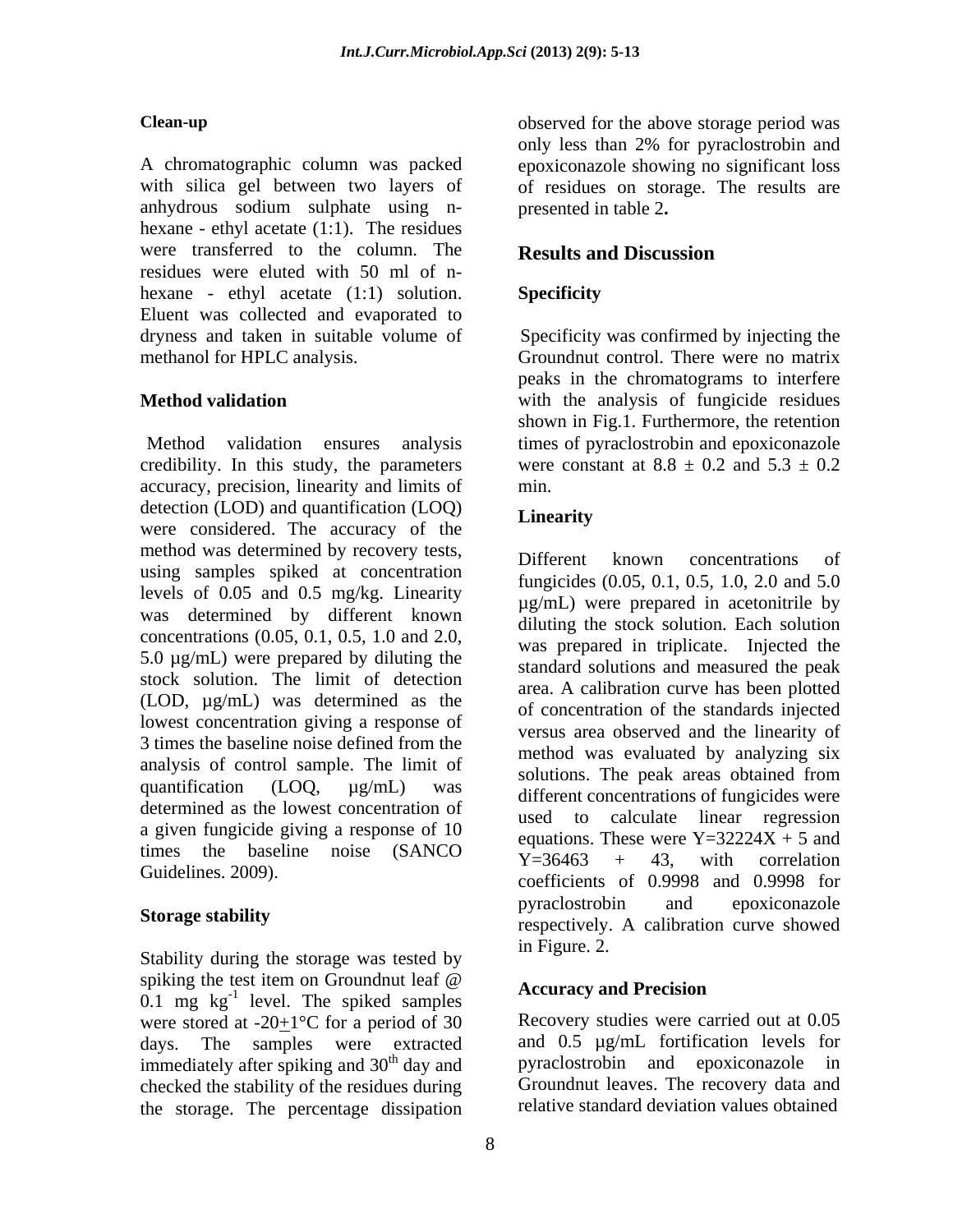### *Int.J.Curr.Microbiol.App.Sci* **(2013) 2(9): 5-13**

| Temperature $({}^{\circ}C)$                                  |         | Relative Humidity (%) | Rainfall(mm) |
|--------------------------------------------------------------|---------|-----------------------|--------------|
| Location   Maximum                                           | Minimum | Minimum<br>Maximum    |              |
| 220<br>$\bigcap$ 1<br>Mugada<br>$J\Delta$ .)<br>$\angle 0.1$ |         | 75.6                  | 10.89        |

**Table.1** Mean temperature and relative humidity details during the study period

| Fortification    | Storage |    | Replication | Recovery (%)   |               |
|------------------|---------|----|-------------|----------------|---------------|
| Concentratio     | Period  | in |             | Pyraclostrobin | Epoxiconazole |
| $n$ in $\mu$ g/g | Days    |    |             |                |               |
|                  |         |    | R1          | 91             | 92            |
|                  |         |    | R2          | 94             | 91            |
|                  |         |    | R3          | 93             | 91            |
|                  |         |    | R4          | 92             | 92            |
|                  |         |    | R5          | 95             | 93            |
|                  |         |    | R6          | 91             | 91            |
|                  |         |    | <b>Mean</b> | 92.67          | 91.67         |
|                  |         |    | <b>RSD</b>  | 1.76           | 0.89          |
| 0.1              |         |    | R1          | 90             | 89            |
|                  |         |    | R2          | 91             | 90            |
|                  |         |    | R3          | 91             | 92            |
|                  | 30      |    | R4          | 92             | 91            |
|                  |         |    | R5          | 92             | 92            |
|                  |         |    | <b>R6</b>   | 91             | 90            |
|                  |         |    | <b>Mean</b> | 91.17          | 90.67         |
|                  |         |    | <b>RSD</b>  | 0.83           | 1.34          |

### Table.2 Storage stability Details (n=6)

**Figure.1** Representative Chromatogram at fortification level of 0.05 µg/mL

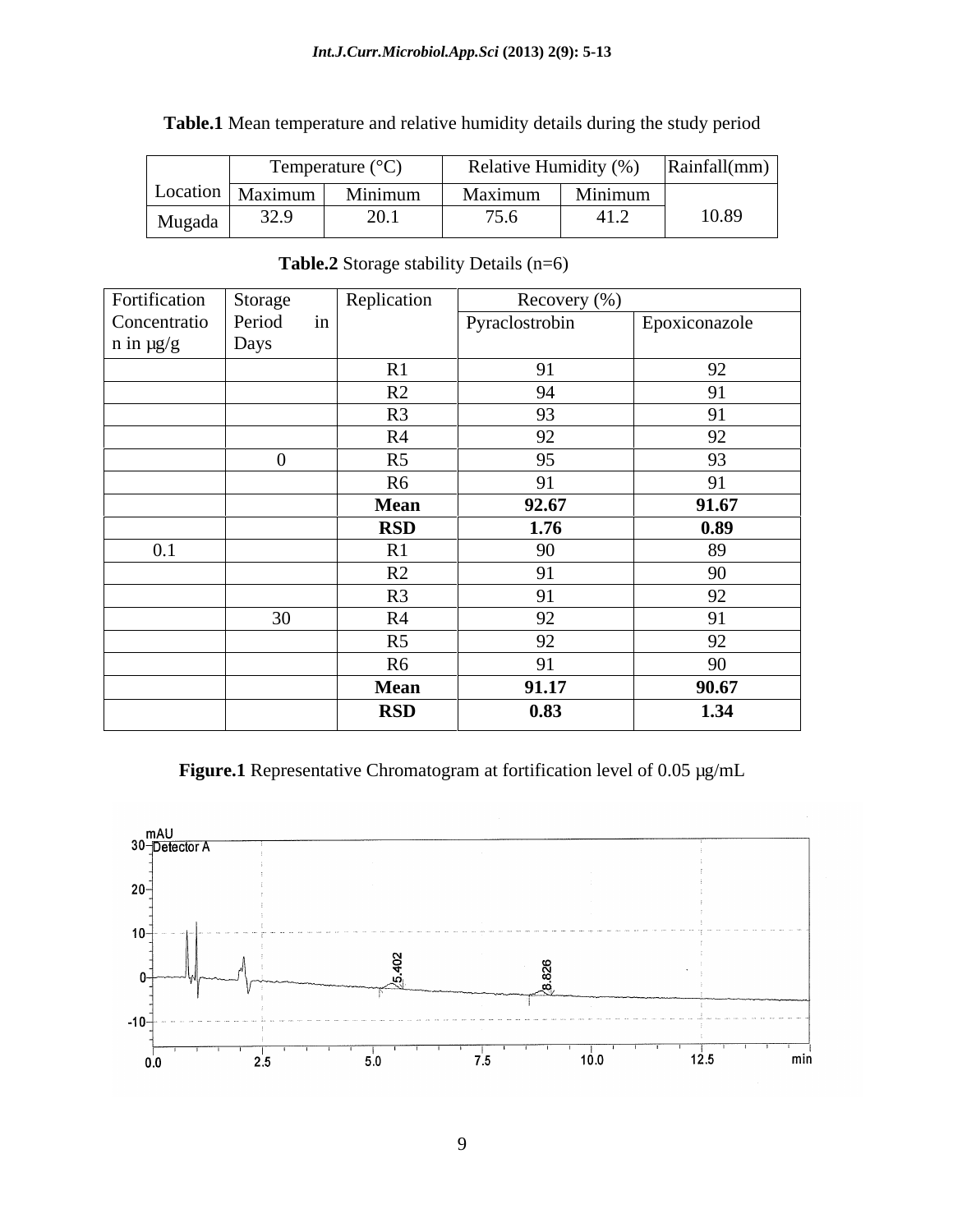The limit of quantification was determined to be 0.05 µg/mL. The quantitation limit was defined as the lowest fortification level evaluated at which acceptable average recoveries (87-94%, RSD<2%) were achieved. This quantisation limit also reflects the fortification level at which an analyte peak is consistently generated at approximately 10 times the baseline noise in the chromatogram. The limit of detection was determined to be 0.02  $\mu$ g/mL at a level of approximately three right at D150 value times the back ground of control injection around the retention time of the peak of interest.

# **Dissipation of pyraclostrobin and epoxiconazole on Groundnut plant**  $\kappa$  is slope of the curve obtained from the

Analysis of Groundnut leaf samples collected on 0 day showed 0.281 mg kg-1 and 0.562 mg kg-1 for pyraclostrobin in T1 and T2 tested dosages respectively. The 1st day samples showed the residues 0.213 mg kg-1 (T1) and 0.403 mg kg-1 (T2), 3rd day samples showed 0.132 mg kg-1 (T1) and 0.274 mg kg-1 (T2) and 5th day samples showed 0.079 mg kg-1 (T1) and  $0.179$  mg kg-1 in  $(T2)$ . The 7th day samples showed 0.051 mg kg-1 and 0.096 mg kg-1 at T1 and T2 dosages, respectively. A complete dissipation of  $K = \ln a/a - x/dt$ residues of pyraclostrobin to below detectable level in both the tested dosages was observed on 10th day.

by this method are summarized in Table 3. Analysis of Groundnut leaf samples These numbers were calculated from four collected on 0 day showed 0.292 mg kg-1 (6) replicate analyses of given sample and 0.602 mg kg-1 for epoxiconazole in (pyraclostrobin and epoxiconazole) by a T1 and T2 tested dosages respectively. single analyst on one day. The The 1st day samples showed the residues repeatability of method satisfactory 0.235 mg kg-1 (T1) and 0.486 mg kg-1 (RSDs<2 %). (T2), 3rd day samples showed 0.189 mg **Detection and Quantification Limits** day samples showed 0.132 mg kg-1 (T1) kg-1 (T1) and 0.367 mg kg-1 (T2) and 5th and  $0.279$  mg kg-1 in  $(T2)$ . The 7th day samples showed 0.053 mg kg-1 and 0.109 mg kg-1 at T1 and T2 dosages, respectively. A complete dissipation of residues of epoxiconazole to below detectable level in both the tested dosages was observed on 10th day.

> The dissipation curve plotted between concentration of the analyte and sampling occasions was presented in Figure 3 and Figure 4. DT50 value was calculated using the following formula

$$
DT50 = \ln 2/(k)
$$

Where,

k' is slope of the curve obtained from the dissipation data.

The calculated DT 50 (Time required to degrade 50% of residues) value Table 4. From the data it was observed that the degradation of pyraclostrobin is fast when compared to epoxiconazole on Groundnut plant.Calculated the rate constant value from the dissipation data and found to be first order kinetics. The rate constant value was calculated by linear regression equation from the first order rate equation.

 $K = \ln a/a - x/dt$ 

Where, dt is the time interval between  $t_1$ and  $t_2$  and a, x are the concentration of pesticides at times  $t_1$  and  $t_2$  respectively.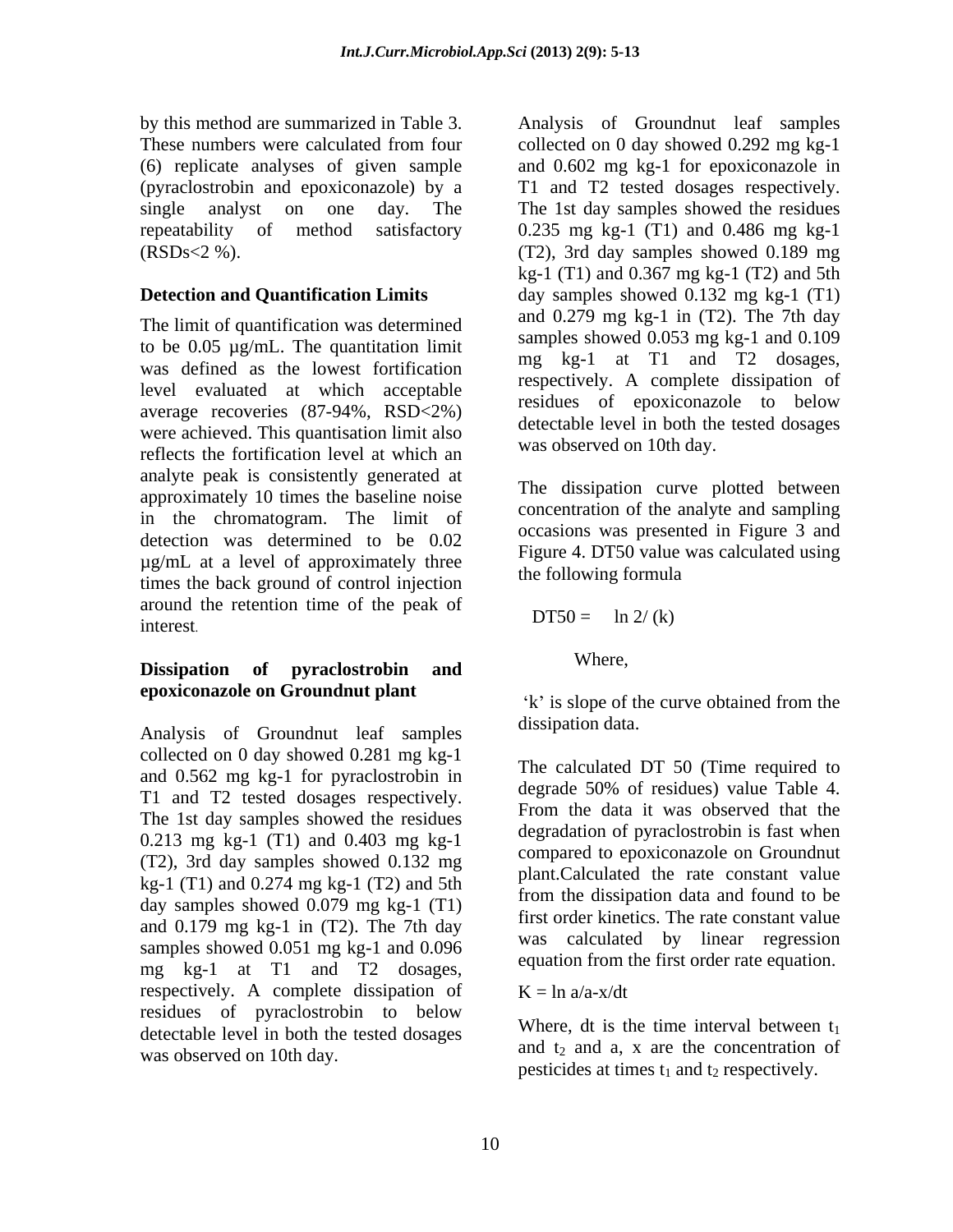| Fortification                 | Replication | Recovery (%)   |               |  |
|-------------------------------|-------------|----------------|---------------|--|
| Concentration in<br>$\mu g/g$ |             | Pyraclostrobin | Epoxiconazole |  |
|                               | R1          | 88             | 89            |  |
|                               | R2          | 86             | 88            |  |
|                               | R3          | 88             | 89            |  |
| 0.05                          | R4          | 88             | 89            |  |
|                               | R5          | 86             | 89            |  |
|                               | R6          | 86             | 87            |  |
|                               | <b>Mean</b> | 87.00          | 88.50         |  |
|                               | <b>RSD</b>  | 1.26           | 0.95          |  |
|                               | R1          | 91             | 94            |  |
|                               | R2          | 95             | 96            |  |
|                               | R3          | 93             | 95            |  |
| 0.5                           | R4          | 94             | 94            |  |
|                               | R5          | 93             | 93            |  |
|                               |             |                |               |  |
|                               | R6          | 92             | 93            |  |
|                               | <b>Mean</b> | 93.00          | 94.17         |  |
|                               | <b>RSD</b>  | 1.52           | 1.24          |  |
|                               |             |                |               |  |

Table.3 Recoveries of the fungicides from fortified Groundnut leaves control sample (n=6)

### **Figure.2** Representative Calibration curve of fungicides

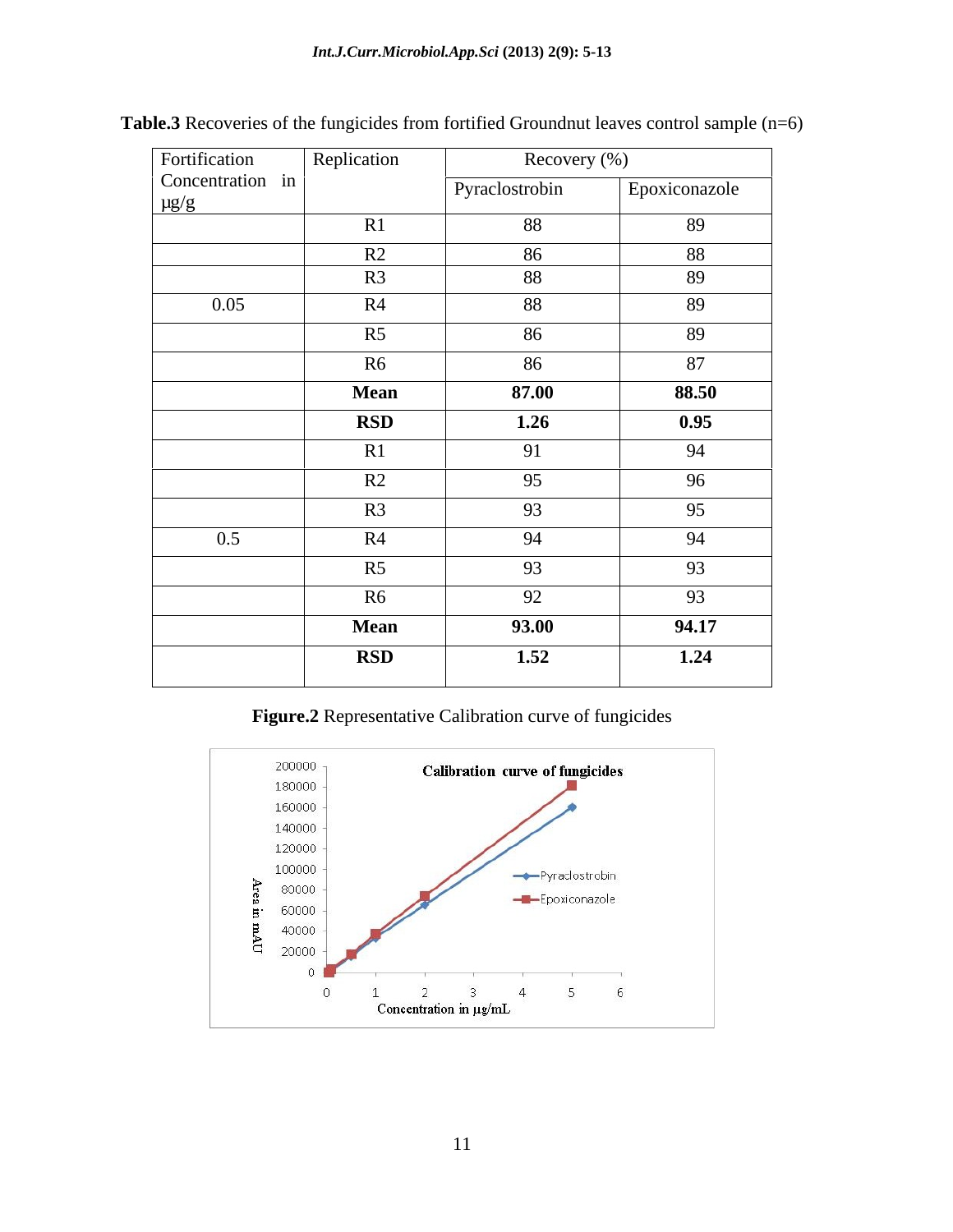

**Figure.3** Dissipation curve for pyraclostrobin residues in Groundnut Plant



| Parameters                                      |                 | Pyraclostrobin  |                              | Epoxiconazole       |
|-------------------------------------------------|-----------------|-----------------|------------------------------|---------------------|
| Dose rate                                       | T1-300 ml ha    | T2-600 ml ha    | $T1-300$ ml ha <sup>-1</sup> | $T2-600$ ml ha      |
| Regression                                      | $Y = -0.5601 -$ | $Y = -0.2597 -$ | $V = -0.4971 -$              | $Y = -0.1876$       |
|                                                 | $0.1060 * X$    | $0.1046 * X$    | $0.0973 * X$                 | $0.0968 * X$        |
|                                                 | $-0.9995$       | $-0.9958$       | $-0.9588$                    | $-0.9588$           |
|                                                 |                 |                 |                              |                     |
| equation<br>Correlation<br>coefficient<br>DT 50 | 2.84            | 2.88            | 3.09                         | $\bigcap$ 1<br>3.11 |
| (days)                                          |                 |                 |                              |                     |

 **Figure.4** Dissipation curve for epoxiconazole residues in Groundnut Plant



A plot of concentration of the residues and

rate with the  $R^2$  indicates first order pyraclostrobin and epoxiconazole kinetics in dissipation of both the calculated by regression analysis from thefungicides. The DT50 (Half Life) of pyraclostrobin and epoxiconazole